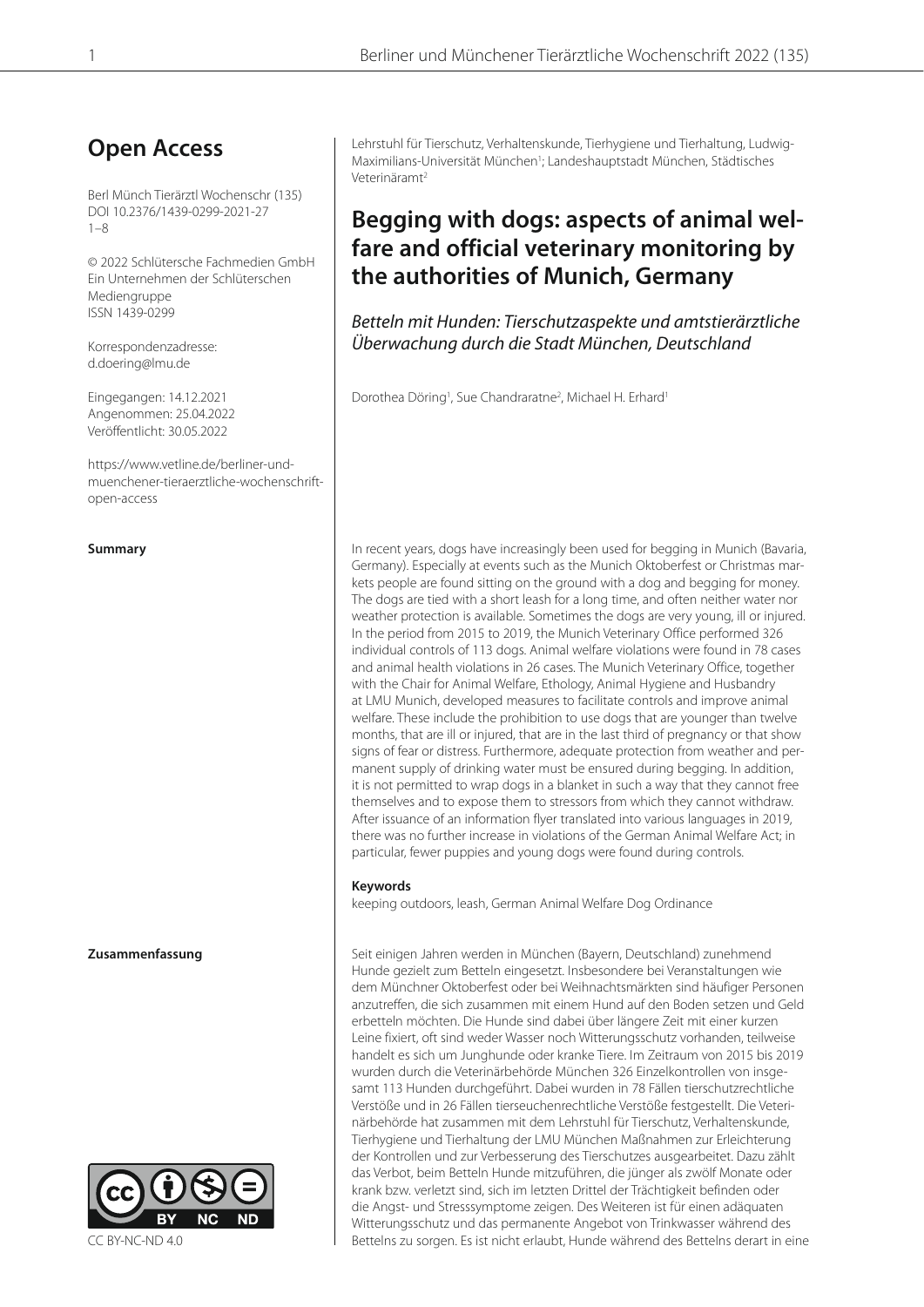Decke zu wickeln, dass sie sich aus eigener Kraft nicht daraus befreien können, und sie Stressoren auszusetzen, vor denen sie sich nicht zurückziehen können. Im Jahr 2019, nach Ausgabe eines Informationsflyers, der in verschiedene Sprachen übersetzt wurde, gab es keinen weiteren Anstieg von Verstößen gegen das Deutsche Tierschutzgesetz, insbesondere wurden weniger Welpen und Junghunde bei Kontrollen aufgefunden.

#### **Schlüsselwörter**

Haltung im Freien, Leine, deutsche Tierschutz-Hundeverordnung

# **Introduction**

In Munich (Bavaria, Germany), just like in other German cities, a new animal welfare problem has developed: "Beggar dogs" accompany persons during their begging activity. Since the year 2013, an increase in begging with dogs has been noted in the city center of Munich (KVR Munich 2014). Especially during events such as the Munich Oktoberfest or Christmas markets, people are often found sitting with a dog on the ground and begging for money (Fig. 1).

In Munich, only silent begging ("humble begging") is allowed. "Aggressive begging" in which beggars address and harass other people is prohibited. There is also a ban on begging in the pedestrian zone of the historic district and a ban on organized begging, begging in groups and begging when accompanied by children. Begging with animals is only prohibited if the required animal health proof is not carried (KVR Munich 2014) for dogs from other countries. In the case of dogs from other EU member states, this required document is the EU pet passport, in which the dog's chip identification number and a valid rabies vaccination must be recorded (Article 6 of Regulation [EU] No. 576/2013, 2013).

According to Article 11 Section 1 Subsection 8 Item d) of the German Animal Welfare Act (2019), people who display animals for commercial purposes need a permit from the appropriate authorities. Bringing animals along for the purpose of collecting donations falls under the term of commercial display in accordance with this regulation (General Administrative Regulation 2000). However, when a person is begging with a dog, it is difficult to differentiate whether the dog is only accompanying the beggar or whether it is used specifically for begging and thus put on display for commercial purposes.

The latter is the case if, for example, a beggar's sign indicates that her or his dog is hungry and needs food, then the beggar needs a permit according to Article 11 Section 1 Subsection 8 Item d) of the German Animal Welfare Act (2019). If, on the other hand, someone begs without expressed reference to the accompanying dog, no permission is required. Nonetheless, dog keeping is subject to the general provisions of the German Animal Welfare Act (2019) and the special provisions of the German Animal Welfare Dog Ordinance (2013) in Germany. However, because these provisions do not consider the specific situation of begging, the assessment of animal-welfare-relevant conditions in "beggar dogs" is not always clear. Clear violations of the owner's obligations according to Article 2 of the German Animal Welfare Act (2019) are when the dogs are obviously ill, undernourished or neglected, when they are obviously freezing because there is no weather protection, or when they are restrained by being wrapped tightly in a blanket from which they cannot free themselves. An expert opinion from Erhard and Döring (2018) served as an evaluation aid for the official veterinary inspections.

The aim of the present publication was to evaluate the data collected by the veterinary inspectors during their controls and to share the experiences of the municipal veterinary office in Munich dealing with this animal welfare problem.

## **Methods**

The municipal veterinary office in Munich, together with the responsible police stations, regularly checks people begging in the city center and near the Munich Okto-



**FIGURE 1:** *Examples of "beggar dogs": puppies and young dogs (photos: KVR Munich)*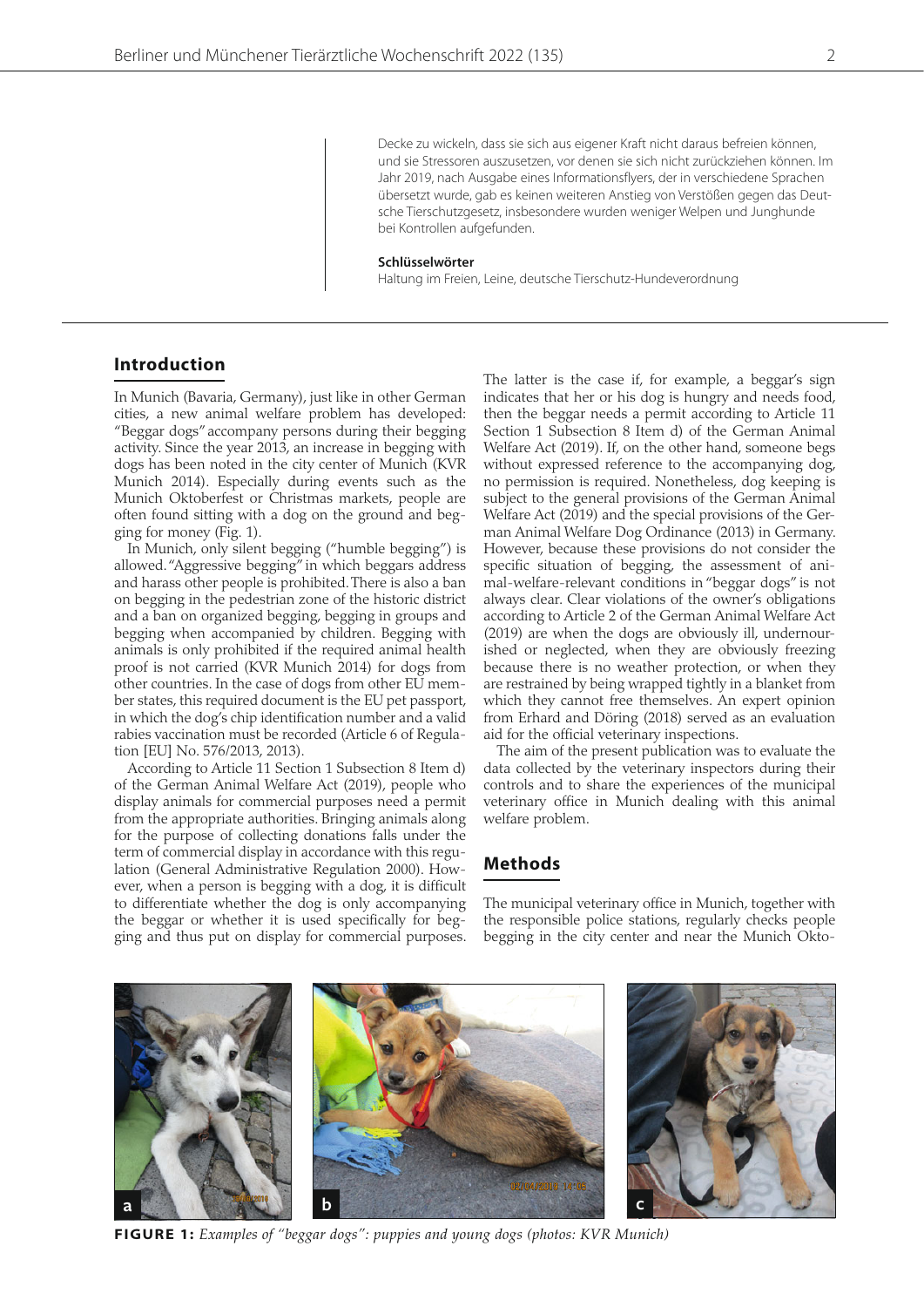

**FIGURE 2:** *Number of dogs checked from 28.01.2015 to 31.12.2019 and allocation to the age group older than or up to twelve months. An information flyer was distributed in 2019 (see Table 3).*

berfest. These controls take place either as required due to complaints from the population or as part of targeted control actions in the form of routine controls. Because the number of animal welfare inspections in Munich has increased in recent years, the "Animal Welfare Task Force" was introduced in 2015. The aim was to ensure that current animal welfare cases are processed promptly. For this purpose, alternating teams of two official veterinarians perform the task force service for one week. As part of the "beggar dog" control activity, the inspectors record the name and breed of the respective dog, the number of the EU pet passport, the dog's country of origin, the date of the last rabies vaccination, the veterinarian who issued the EU pet passport, a photo of the animal and possible complaints, the name of the begging person and the name of the owner recorded in the EU pet passport.

In the period from 28th January 2015 to 31st December 2019, the "Animal Welfare Task Force" conducted 326 individual checks on 113 dogs. Many of the dogs have thus been checked several times.

# **Results**

#### **Information on the dogs checked**

There were 46 female and 67 male dogs (n=113) between four months and eleven years of age. Thirty-three dogs were found to be younger than twelve months. The number of newly registered young dogs more than tripled from 2016 to 2018 (Fig. 2). The mean age of these young dogs decreased from 7.5 months in 2016 to 6.3 months in 2018 (Table 1).

Regarding the breed, there were 83 mongrels and 30 pedigree dogs. The latter included 7 German Shepherds, 5 Huskies, 3 West Highland White Terriers, 2 Chow Chows, 2 Golden Retrievers, 2 Akita Inus and 1 Pekingese, Chihuahua, Dachshund, Cocker Spaniel, Shar Pei, Vizsla, Yorkshire Terrier, Beagle and St. Bernard each.

#### **Violations of the German Animal Welfare Act**

During the 326 individual controls, 78 violations of the German Animal Welfare Act were found (examples in Fig. 3). The number of animal welfare violations increased from 2 cases in 2015 to 26 cases in 2018 (Fig. 4). The violations mainly occurred in autumn (Table 2) when the Bavarian Oktoberfest took place.

In wintertime, "beggar dogs" were repeatedly found obviously freezing due to cold weather conditions, trembling and being in a hunched posture. These dogs only had a piece of cardboard to lie on, which was insufficient to protect them from the cold ground. The inspectors also found wet dogs, which mostly lay still on their spot and were very cold. To protect them from the cold, some beggars wrapped their dogs in blankets so tightly that the dogs were not able to free themselves from them (Fig. 3).

During several controls from 2015 to end of 2019, the inspectors found 23 dogs that had no water to drink. Even in the warm summer months, numerous beggars did not take any water with them, or the water bowl was

| <b>TABLE 1:</b> Details on the age of young dogs up to 12 |  |
|-----------------------------------------------------------|--|
| months in the years 2015 to 2019                          |  |

|      | ◡<br>Number of dogs | Age (in months) |  |  |
|------|---------------------|-----------------|--|--|
|      | $\leq$ 12 months    |                 |  |  |
| 2015 | 0                   | -               |  |  |
| 2016 | $\overline{2}$      | 6               |  |  |
|      | 1                   | 8               |  |  |
|      | 1                   | 10              |  |  |
| Mean | $n=4$               | 7.5             |  |  |
| 2017 | 3                   | 5               |  |  |
|      | 1                   | 6               |  |  |
|      | 3                   | 7               |  |  |
|      | 1                   | 8               |  |  |
|      | 3                   | 9               |  |  |
| Mean | $n=11$              | 7.0             |  |  |
| 2018 | 4                   | 4               |  |  |
|      | 4                   | 5               |  |  |
|      | 1                   | 7               |  |  |
|      | $\overline{2}$      | 8               |  |  |
|      | 1                   | 9               |  |  |
|      | $\overline{2}$      | 10              |  |  |
| Mean | $n=14$              | 6.3             |  |  |
| 2019 | 1                   | 5               |  |  |
|      | $\overline{2}$      | 6               |  |  |
|      | 1                   | 10              |  |  |
| Mean | $n=4$               | 6.8             |  |  |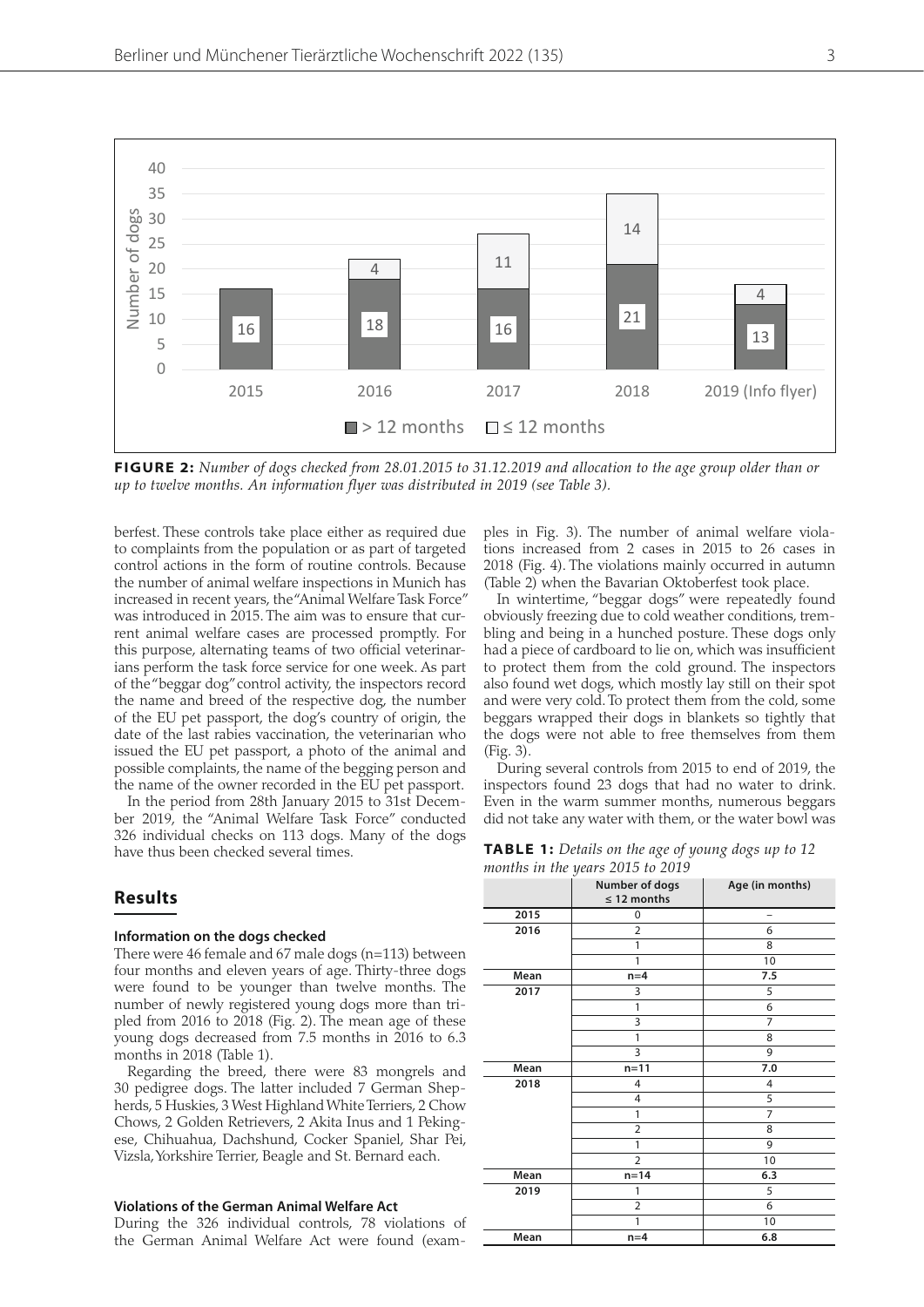

**FIGURE 3:** *Examples of animal welfare violations: no weather protection available (left), tight wrapping in a blanket (center), untreated eye inflammation with blepharospasm (right) (photos: KVR Munich)*

found empty. When the beggars followed the request to fill the bowl with water, the dogs immediately emptied the whole bowl. During controls around the Oktoberfest in 2018, four "beggar dogs" even showed so much thirst that the amount of water carried by the accompanying persons was insufficient to quench the thirst of the dogs. This observation suggests that the dogs suffered from dehydration.

Several "beggar dogs" showed severe symptoms of fear and distress, expressed by fearful body language, such as flattened ears, low tail, body tremors, heavy panting and escape attempts (e.g., struggling). Triggers were, for example, large gatherings of people or loud noises. Near the Oktoberfest, 3 out of 20 controlled dogs showed pronounced signs of distress and fear (flattened ears, nervous behavior, reduced general wellbeing). In some dogs (2 of n=20), conspicuously submissive behavior towards the begging person was observed, which could indicate a poor dog–owner relationship.

Several dogs were injured or ill and needed veterinary treatment (example in Fig. 3). During the controls, the inspectors found a severely injured dog with an untreated fractured thigh in 2018 and an obviously sick dog with an untreated heartworm disease in 2019. Furthermore, two cases of physical cruelty done by the beggars were recognized: In 2018, a highly pregnant bitch was abused by force (the owner kicked her with his foot), and in 2019, a small dog was mistreated by its owner, who threw him down onto the floor. This latter incidence was videotaped by a citizen. In these four cases, the dogs were taken away by the official veterinarians because

of failure to provide necessary veterinary treatment or because of mistreatment, and a prohibition of keeping and care was ordered (see below).

The authorities received several complaints from citizens who suspected the dogs were being sedated. However, the controlled dogs showed normal behavior in this regard. During the controls, there was only one suspected case in 2019, but the toxicological examination (screening for a variety of substances at the Chair of Veterinary Pharmacology, Toxicology and Pharmacy at LMU Munich) showed a negative result. Due to the negative test results, there were no indications of recent medication or the intake of acutely effective toxins.

#### **Violations of the Animal Health Law**

During the 326 individual controls, 26 violations of the Animal Health Law were found in the context of bringing a dog to Germany without a valid rabies vaccination (Fig. 4). The animals were isolated in the quarantine station of the Munich animal shelter. The number of violations of the Animal Health Law did not increase between 2015 and 2019.

# **Suspicion of organized or gang-like begging**

The dogs did not belong to homeless Munich habitants but to begging people from Southeastern Europe. An evaluation of the data for the period from 28th October 2015 to 05th October 2018 showed that 82 of 85 dogs had a Slovak EU pet passport. Of these dogs, 73% (60 of n=82) had received their EU pet passport and their vaccinations from the same married couple of veterinarians



**FIGURE 4:** *Violations of the German Animal Welfare Act and Animal Health Law in the annual overview from 28.01.2015 to 31.12.2019. In 2019, an information flyer was distributed (see Table 3).*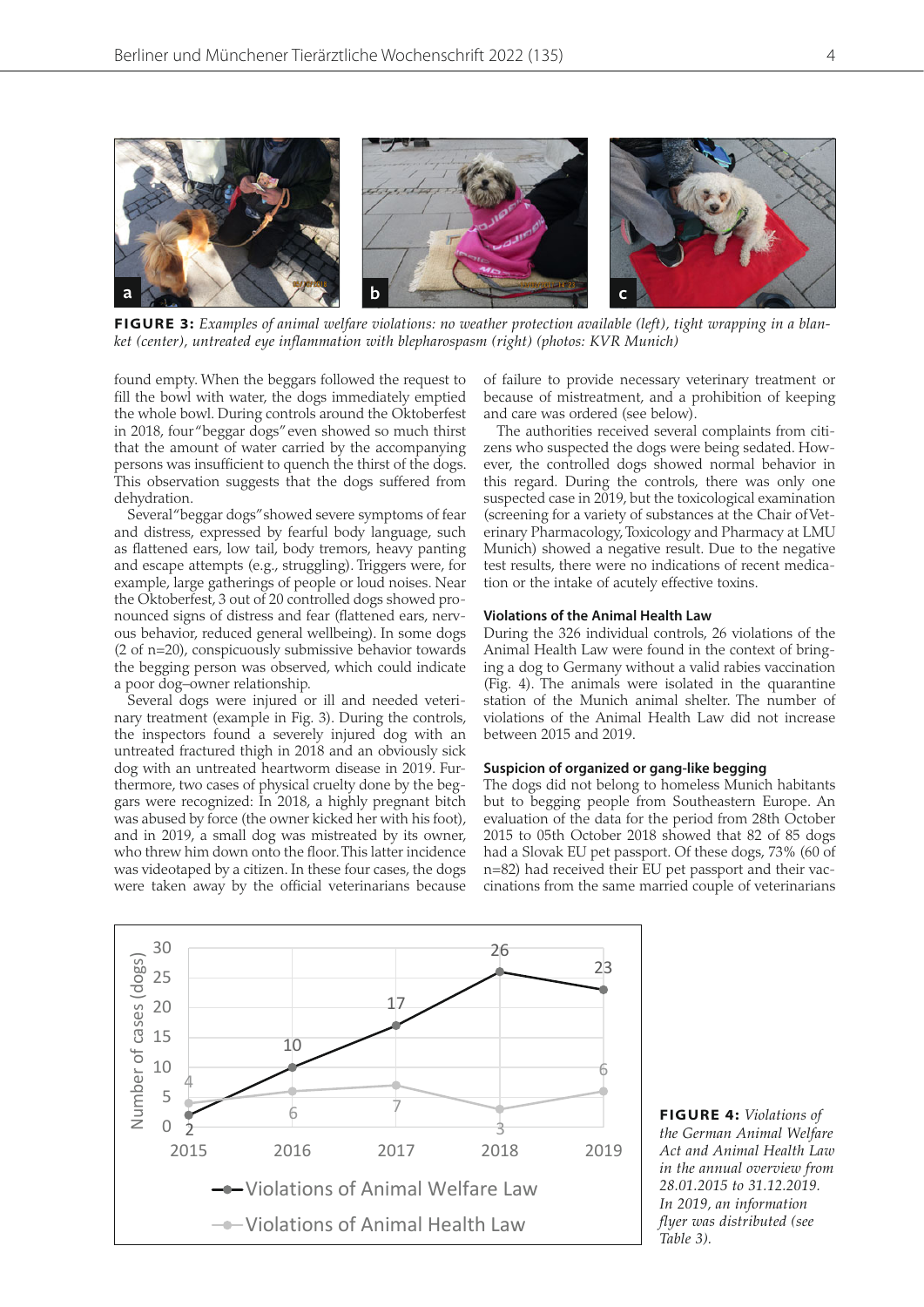**TABLE 2:** *Monthly overview of the number of animal welfare violations in the years 2015 to 2019. The Bavarian Oktoberfest always takes place in September and October.*

|            | 2015           | 2016 | 2017           | 2018           | 2019 |
|------------|----------------|------|----------------|----------------|------|
| March      | 2              | 1    | 2              | 1              | 1    |
| April      |                |      |                | 3              |      |
| May        |                |      |                | 1              | 3    |
| Sum spring | $\overline{2}$ | 1    | $\overline{2}$ | 5              | 4    |
| June       |                |      | 1              | 1              |      |
| July       |                | 1    | 1              | 1              | 1    |
| August     |                |      |                |                | 3    |
| Sum summer | 0              | 1    | $\overline{2}$ | $\overline{2}$ | 4    |
| September  |                |      | 5              | 8              | 8    |
| October    |                |      | 3              | 7              | 4    |
| November   |                | 1    | $\overline{2}$ | 3              |      |
| Sum autumn | 0              | 1    | 10             | 18             | 12   |
| December   |                | 3    | 1              | 1              | 1    |
| January    |                |      | 1              |                | 1    |
| February   |                | 4    | 1              |                | 1    |
| Sum winter | 0              | 7    | 3              | 1              | 3    |
| Sum total  | $\overline{2}$ | 10   | 17             | 26             | 23   |

from Slovakia. In addition, it was often found (20 out of n=261 controls) that the personal data of the begging person did not match those of the person registered to be the owner in the EU pet passport. A further analysis of the data for the above-mentioned period showed that some beggars were found with different dogs when they were controlled multiple times:

- ten persons with two different dogs each
- three persons with three different dogs each
- two persons with four different dogs each.

In addition, several dogs with changing owners could be identified:

- eighteen dogs with one change of owner
- one dog with three changes of owner
- one dog with five changes of owner.

#### **Measures taken by the authorities to protect "beggar dogs"**

#### Measures in the event of violations in individual cases

In the case of first-time violations, the owner concerned was instructed and asked to remedy the deficiencies. In the case of serious violations, for example if an urgent visit to the veterinarian was indicated because of illness or injury, an oral order was issued in accordance with Article 16 a, Section 1, No. 1 of the German Animal Welfare Act. Because the beggars and their dogs usually changed locations, a follow-up check was not possible in many cases. In the case of very severe violations, the animals were removed. This happened four times in the period from 28th January 2015 to 31st December 2019: four dog keeping and care bans according to the German Animal Welfare Act (Article 16 a Section 1 Clause 2 No. 3) were ordered based on failure to provide necessary veterinary treatment or based on mistreatment (see above).

#### Preventive action

Considering the expert opinion of Erhard and Döring (2018), the Munich Veterinary Office compiled information in the form of a flyer (for content see Table 3) with the aim to make begging people aware of the animal welfare regulations regarding the handling and keeping of dogs. This flyer was translated into different languages and has been handed over to the respective beggars during the controls since mid-2019. The expert opinion and the flyer were also made available to the authorities of other cities with similar problems.

#### Results in the year 2019

In the year 2019, the number of dogs accompanying beggars decreased, especially the proportion of young dogs was reduced (Fig. 2). The number of animal welfare violations also fell for the first time in 2019 (Fig. 4).

# **Discussion**

With the increase in begging people from Southeastern European countries, the number of "beggar dogs" has also increased in Munich (KVR Munich 2014). The Munich Veterinary Office is responsible for elimination of animal welfare and animal health deficiencies in these dogs (Article 16a, German Animal Welfare Act, 2019; Article 24 Section 3, Animal Health Law, 2018). Taking dogs with you to begging activities cannot generally be prohibited under current law in Munich. However, the Animal Health Law and animal welfare regulations must be observed.

According to the Bavarian enforcement instructions for the German Animal Welfare Dog Ordinance, "keeping" is understood to mean regular accommodation of the dog, usually lasting several hours. If a dog is regularly kept on a leash next to its owner for several hours during begging, this situation can therefore be regarded as "keeping outdoors" and must meet the requirements of Article 4 of the German Animal Welfare Dog Ordinance (2013). Accordingly, a dog is entitled to a shelter and a second sheltered, shady, thermally insulated place to lie down, which not only allows lying but also movement (Explanatory Memorandum to the German Animal Welfare Dog Ordinance 2000). This regulation applies not only to the keeping of dogs in a kennel or in tethered areas but generally to keeping dogs outdoors. If the

**TABLE 3:** *Measures by the Munich Veterinary Office to improve animal welfare in "beggar dogs." Contents of the information flyer given to the owners in mid-2019*

- b) Pregnant bitches in the last third of gestation
- c) Sick and injured dogs
- d) Dogs with symptoms of fear or distress
- 2. The dog must have a weather-protected and thermally insulated place to lie down (e.g., a sleeping mat) while the owner begs. In the event of body tremors and/or a hunched posture, additional measures must be taken (e.g., putting on a suitable dog coat). Any forced restraint of the dog (e.g., tight wrapping in a blanket) is not permitted.
- 4. A bowl filled with water must be permanently accessible to the dog.

<sup>1.</sup> It is forbidden to bring the following dogs with you while begging:

a) Dogs up to twelve months of age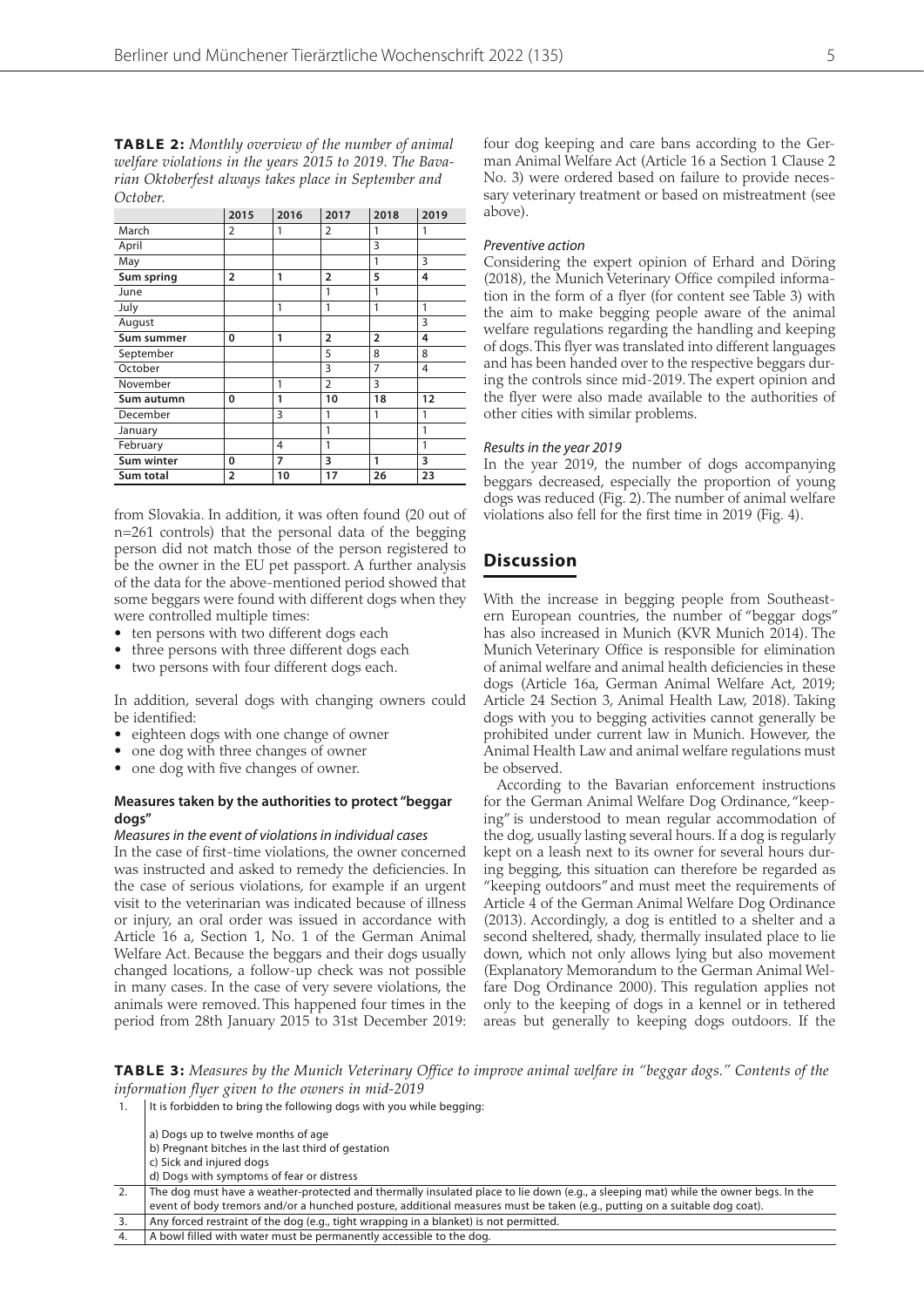owner is constantly changing location during begging, the dog must have at least one weather-protected, thermally insulated and in summer shaded place to lie down. Protection against the effects of weather must also be fulfilled in accordance with the German Animal Welfare Act (Article 2) because this measure represents part of appropriate care: The owner "has to take care of heat and cold protection" (Lorz and Metzger 2008). Because no pain, suffering or harm to accompanying dogs is acceptable in connection with begging, remedial action must be taken as soon as a dog shows signs of problems with thermoregulation, e.g., strong panting in the heat, body tremors and hunched posture in the cold. The sensitivity to weather influences varies individually and depends, among other things, on age, race, constitution, fur, physiological and health status, but also on humidity, air speed, and other environmental influences. The thermo-neutral zone is 15–20°C for long-haired dogs, 20–25°C for short-haired dogs and 10–15°C for Nordic dogs. If the outdoor temperature is outside this range, energy must be used for thermoregulation (Debraekeleer et al. 2003, Frank 2007). Puppies, geriatric and sick dogs have a reduced ability to maintain their body temperature (Jordan et al. 2016) and therefore particularly need appropriate weather protection.

According to Article 7 Section 7 of the German Animal Welfare Dog Ordinance (2013), tethering is prohibited in a dog up to the age of twelve months, in a pregnant bitch in the last third of gestation, a suckling bitch, and a sick dog, if it can cause pain, suffering or harm. This prohibition is justified because tethering would represent a particular burden to these dogs and therefore violates animal welfare (Explanatory Memorandum to the German Animal Welfare Dog Ordinance 2000). Lorz and Metzger (2008) also state that experience has shown that these vulnerable groups of dogs are particularly burdened by being tied up. In contrast, it is not forbidden to keep these groups of dogs outdoors in kennels or in dog houses.

If dogs are regularly kept on a leash for several hours next to the begging person, this does not count as being tethered within the meaning of the German Animal Welfare Dog Ordinance (2013). This is because when tethering, the leash is fixed to a stationary object, whereas when leashed, the dog is connected to a person (Lorz and Metzger 2008). However, the reasons that led to the rating of tethering as a particular burden for the above-mentioned groups of dogs also apply, according to the expert opinion of Erhard and Döring (2018), to "beggar dogs" who have to spend several hours a day quietly on a short leash. "Young dogs up to the age of one year [...] require a sufficient satisfaction of their play motivation and their curiosity behavior" (Explanatory Memorandum to the German Animal Welfare Dog Ordinance 2000). Exploration, curiosity, social play and imitating represent the essential content of life in canine youth (Feddersen-Petersen 1997). According to Feddersen-Petersen (1997), every dog has to learn social behavior from an early age, for which it needs free contact with other dogs, i.e., without a leash. Owing to their age, young dogs have a special need for social contact, environmental stimuli and play behavior. If this need is not met, behavior development may be impaired and behavior problems or disorders may arise. These special requirements for keeping a young dog are not met if the animal is regularly leashed next to its owner for several

hours and has to lie quietly in a confined space for an extended period. The same applies to pregnant bitches in the last third of gestation, to (suckling) bitches with a litter and to sick or injured dogs. These animals are not suited for accompanying people during begging, because this activity can lead to pain, suffering and/or harm in the animals. The authors are therefore convinced that the prohibition of tethering should be applied analogously to dogs accompanying people during begging.

According to Article 8 of the German Animal Welfare Dog Ordinance (2013), the caregiver must ensure that water is always available in sufficient quantity and quality in the whereabouts of the dog, regardless of whether the dog is kept inside or outside. Therefore, if the dog stays in the same place for several hours next to its begging owner, a bowl filled with drinking water must be available for it. If there is a change of location during begging, the owner has to bring along water and a bowl for regular provision to the dog as required by the Explanatory Memorandum to the German Animal Welfare Dog Ordinance (2000).

Forcing a dog into a certain posture, e.g., by wrapping it tightly in a blanket from which the dog cannot free itself on its own represents a violation of animal welfare. Furthermore, every dog has the right to sufficient outdoor exercise outside of a kennel or a tethered area (Article 2 of the German Animal Welfare Dog Ordinance 2013). According to Lorz and Metzger (2008), the dog must be able to move freely outdoors. Dog exercise is therefore more than just walking on a leash or being let out onto a balcony or into a backyard. The exercise should be allowed outdoors at least twice a day and should not be less than one hour a day (Explanatory Memorandum to the German Animal Welfare Dog Ordinance 2000). The minimum time of one hour represents only the lower limit (Lorz and Metzger 2008). Therefore, begging people should be informed that their dogs must be given appropriate exercise opportunities, if possible with free-range, and must not be kept on a short leash all day.

During their checks, the official veterinarians in Munich found that some of the dogs showed signs of fear and distress. In particular when people seek to beg near crowds of people, there is a risk that the dogs will be overwhelmed. Loud noises as well as the proximity to strangers, busy streets or other places that appear threatening to dogs (e.g., noisy construction sites) must therefore be avoided. Dogs exposed to these stimuli on a short leash cannot withdraw. This means that they cannot protect themselves from stressors when they are overwhelmed or need rest. Because dogs must not be inflicted with pain, suffering or harm when accompanying people who are begging (Article 1 of the German Animal Welfare Act 2019), it is unacceptable for them to be exposed to stressors that cause fear and distress. If a dog shows signs of fear or distress such as a crouched body position, flattened ears, low tail, body tremors, strong panting, attempts to escape (such as struggling or tugging at the leash) etc., immediate action must be taken to improve the animal's situation. To protect dogs from stressors as a preventive measure, prohibitions and minimum distances should be established. It should be prohibited to bring dogs to begging locations among crowds of people, such as folk festivals, Christmas markets, concerts and demonstrations, and a minimum distance must be maintained from such gatherings of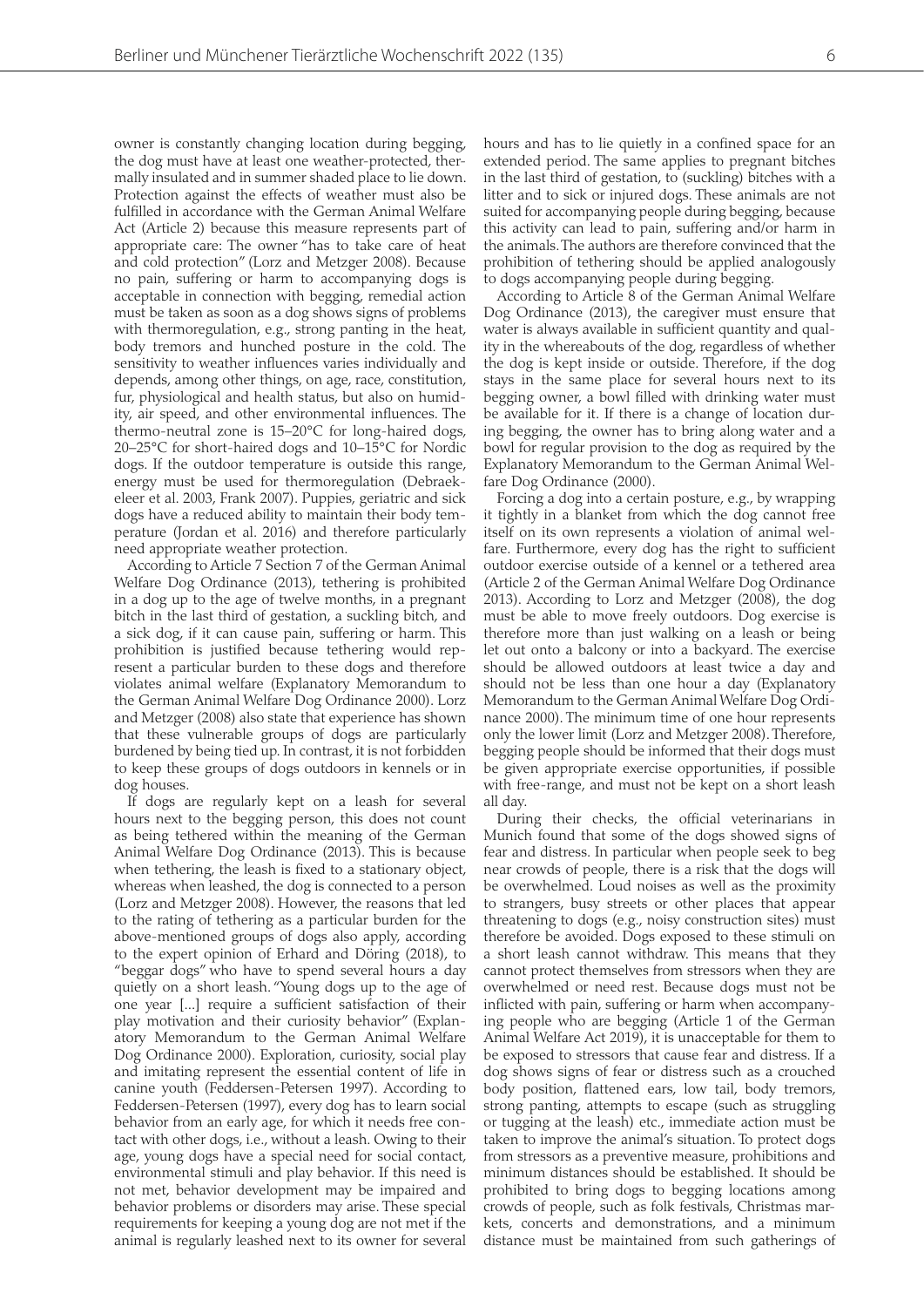people. Minimum distances to sidewalks that are heavily frequented by passers-by and streets with heavy traffic should also be specified.

The data showed that the majority of EU pet passports were issued by the same pair of veterinarians in Slovakia, that there were many beggars with changing dogs and that there were frequent changes of ownership. It is therefore reasonable to assume that begging with dogs in Munich is an organized activity.

In the year 2019, fewer beggar dogs were encountered than in previous years, especially the percentage of young dogs decreased. This was probably the result of the information flyer that was distributed in this year. However, our data are not sufficient to definitely prove this assumption.

#### **Conclusions**

Taking dogs to begging activities can lead to various animal welfare problems. In addition to the regulation in individual cases, it can make sense to issue general prohibitions. These should concern a ban on begging with young dogs, highly pregnant or sick animals, a ban on begging with dogs in crowds or near other stressors, and the establishment of a minimum standard such as constant availability of weather protection and drinking water. In Munich, the number of animal welfare violations decreased after the introduction of an information flyer that was given to the begging people in the appropriate national language. In particular, begging with puppies and young dogs decreased.

#### **Recommendations for the control of "beggar dogs"**

When checking dogs accompanying people during begging, the following aspects should be considered:

- Checking the nutritional, care and health status of the dog
- Is there a sheltered, shady place to lie down, with a thermally insulated ground space on which the dog can lie and remain dry?
- Is there water available in a bowl?
- Is it a dog that must not be tethered (dog under twelve months, bitch in the last third of gestation, suckling bitch, sick dog)?
- Is the dog showing any signs of thermoregulation problems?
- Is the dog showing signs of fear or distress?
- Does the dog show signs of fear or severe submissiveness towards the caregiver, whereas it behaves normally towards strangers? Are there any indications of inappropriate handling of the dog or of abuse by the beggar?
- Is the dog sedated? You should get the dog up and running while recording it on video.
- Is the dog forcibly restrained (e.g., by being wrapped tightly in a blanket, by being held on the lap) so that it cannot free itself on its own?

# **Acknowledgements**

We thank Dr. Florian Walsch, Dr. Florian Hofmaier, Dr. Johanna Zipplies, Dr. Kristin Steigerwald and Dr. Roswitha Ziegler for supporting the veterinary controls and Dr. Armin Riedl for supporting the project. Furthermore, we thank Verena Lietze (Science Language Editor) for professional proofreading of the manuscript.

# **Ethical approval**

The authors affirm that they have met the general rules of good scientific practice concerning their work. They declare that no research interventions or experiments with animals or human beings were conducted.

# **Conflict of interest statement**

None of the authors has any financial or personal relationships with people or organizations that could inappropriately influence or bias the content of this paper.

# **Funding**

The authors declare that they had no financial support for this publication.

# **Authors contribution**

Conception of the work (DD, SC, MHE), data collection, analysis and interpretation (SC, DD), draft manuscript (DD, SC, MHE), critical revision of the article (DD, SC, MHE), final approval of the version intended for publication (DD, SC, MHE).

# **References**

- Animal Health Law (2018): "Tiergesundheitsgesetz in der Fassung der Bekanntmachung vom 21. November 2018 (BGBl. I S. 1938), das zuletzt durch Artikel 104 des Gesetzes vom 10. August 2021 (BGBl. I S. 3436) geändert worden ist." https://www.gesetzeim-internet.de/tiergesg/TierGesG.pdf (Accessed 08.04.2022)
- **Debraekeleer J, Gross KL, Zicker SC (2003):** Ernährung gesunder Hunde. In: Hand MS, Thatcher CD, Remillard RL, Roudebush P (Eds.), Klinische Diätetik für Kleintiere, Band 1. Schlütersche, Hannover, 284.
- **Erhard MH, Döring D (2018):** Stellungnahme zur Problematik des Bettelns mit Hunden. Lehrstuhl für Tierschutz, Verhaltenskunde, Tierhygiene und Tierhaltung der LMU München, 14.11.2018.
- **Explanatory Memorandum to the German Animal Welfare Dog Ordinance (2000):** Begründung. Bundesrats-Drucksache 580/00.
- **Feddersen-Petersen D (1997):** Hund. In: Sambraus HH, Steiger A. (Eds.), Das Buch vom Tierschutz. Ferdinand Enke Verlag, Stuttgart, 245–296.
- **Frank V (2007):** Untersuchungen zur Energieverdaulichkeit und dem Energiebedarf wachsender Hunde in Abhängigkeit von Rasse und Calciumversorgung. LMU Munich, Thesis, https://edoc.ub.uni-muenchen.de/8032/1/Frank\_Viktoria.pdf (Accessed 28.10.2021).
- **General Administrative Regulation (2000):** Allgemeine Verwaltungsvorschrift (AVV) zur Durchführung des Tierschutzgesetzes vom 9. Februar 2000. BAnz. Nr. 36a vom 22. Februar 2000.
- German Animal Welfare Act (2019): "Tierschutzgesetz in der Fassung der Bekanntmachung vom 18. Mai 2006 (BGBl. I S. 1206, 1313), das zuletzt durch Artikel 101 des Gesetzes vom 20. November 2019 (BGBl. I S. 1626) geändert worden ist." https://www.gesetze-im-internet.de/tierschg/BJNR012770972. html (Accessed 28.10.2021).